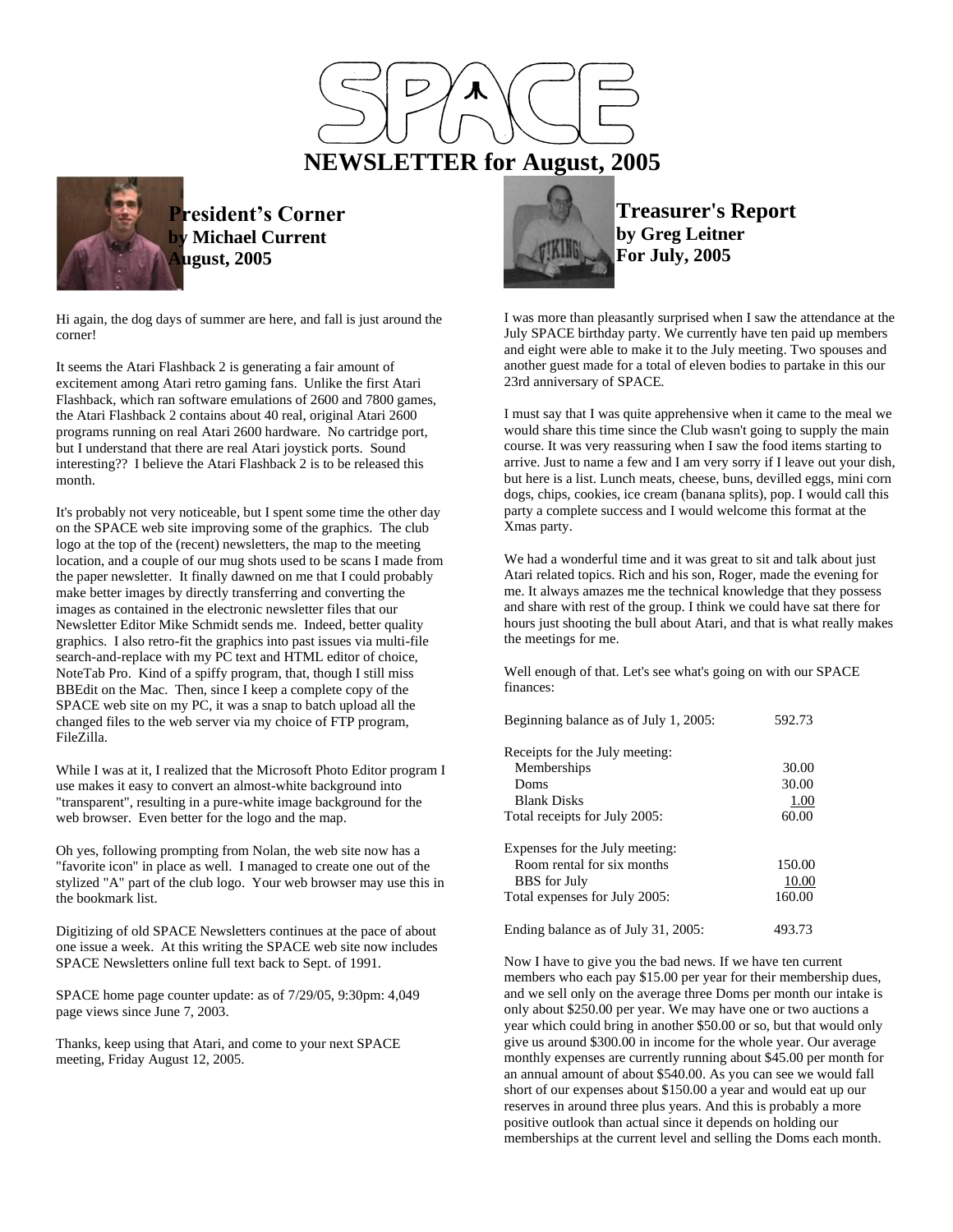We have already started the discussion on this problem and even though we don't have a long-term resolution to it we do know what's coming if nothing changes. Three years will go by very quickly and if the July meeting is any indication I don't think the current members are going to want to give up and that is very encouraging. After this meeting I can't wait for the August meeting.

We have plenty of Atari stuff for an auction and we plan to have one in September. There is so much stuff that we will have to have another auction soon after that and hopefully before year end. I want to have as many members present as we can because there is a lot of good stuff to be auctioned off and it will definitely help the coffers if we can get some hot bidding. I know I am interested in some things and even though I want to spend as little as possible I am willing to go toe to toe with other members just to help the Club. That is the goal and I hope everyone feels the same.

Let's hope for some great Minnesota weather and another nice evening for the August meeting. See you all there.



**Secretary's Report By Nolan Friedland For July, 2005**

The July 2005 SPACE meeting began at 7:34 p.m.

Greg welcomed everyone to the meeting then I read the minutes from last month's meeting.

For the SPACE Treasury last month we paid out \$10 for the BBS and \$150 for the room rental. One DOM was sold for \$3. After the income and expenses were tallied SPACE's bank balance stood at \$592.73.

Glen reports that there are now 10 paid up members.

August's DOM consists of the first two disks from the "SPACE" folder on the K-Products CD-ROM.

In BBS News this past month, there hasn't been any activity to speak of on the BBS. The SPACE Forum is seeing lower activity than in previous months; however there is one new user registered. Last month's meeting audio was uploaded to the SPACE BBS website for members. The first SPACE Radio broadcast was created this past week and uploaded to the SPACE BBS website; however, it still is a work in progress. The new SPACE BBS address is now is use; Updated info will be sent to Michael Schmidt, Newsletter Editor, and our President, Michael, so that they may update the newsletter and SPACE website with the new info. A new Atari chat server was discovered this past month - It is available via Telnet at utoc.dyndns.org. It was checked out and seems to be a good server for those Atari 8-Bit users using a terminal program such as BobTerm or Ice-T. No special characters or strange login screens; just a simple login procedure. The SPACE BBS website counters as of the July 2005 SPACE meeting are as follows: Website - 2,617; Telnet BBS Listing - 2,400; Dialup BBS Listing - 1,203.

There was no old business this month.

In New Business we discussed the auction that SPACE will have in the coming months. The donation we received last month was tallied up this evening so now we just need to set a date. It was decided that we would hold off the auction until more SPACE members can be present.

The meeting adjourned at 8:15 p.m.



**BBS Corner By Nolan Friedland For July, 2005**

\*\*\*\*\*\*\*\*\*\*\*\*\*\*\*\*\*\*\*\*\*\*\*\*\*\*\*\*\*\*\*\*\*\*\*\*\*\*\*\*\*\*\*\*\*\*\*\*\*\*

If anyone has any comments, suggestions, ideas, or submissions for the BBS Corner column or the SPACE BBS web site, you may email them to me, Nolan Friedland, at the address shown on the back of this newsletter under the "CLUB OFFICIALS" section.

\*\*\*\*\*\*\*\*\*\*\*\*\*\*\*\*\*\*\*\*\*\*\*\*\*\*\*\*\*\*\*\*\*\*\*\*\*\*\*\*\*\*\*\*

A-T-A-R-I Answers, Tips And Relevant Information by: Paul V. Alhart

We may feel lost in the shadows lately, but we 8-Bitters are still around. And you might be surprised by our numbers. "Why then," you ask, "don't we get any support?" Think about it. Why is it so hard to find a new release on 8-Track tape anymore? Same reasons. There's more money to be made selling cassettes and CDs. Does that mean we won't see any new software for our 8-Bit computers? Although a sudden flood of new commercial software is about as likely as a come back of the 8-Track, there is still a lot of terrific PD/Shareware software being written. The biggest problem is in getting it to the users. One of the best methods is through a user group DOM (Disk Of the Month). AIM offers a DOM that provides the 16-Bit readers with some really great new software. Could AIM be persuaded to also offer a DOM for its 8-Bit readers? I know at least one club has written to AIM asking this question. I don't know what the answer will be or the reasons that there was no 8-Bit DOM in the first place. In hopes of encouraging Pattie & Bill, here are some possible responses to their possible answers.

## No 8-Bit equipment at AIM?

Put a couple 8-Bit programs on the same disk as the 16-Bit programs. Antic used to put 16-Bit software on their 8-Bit disks. The user groups can then strip off the programs using a modem link or possibly by using Transformer.

## No 8-Bit software at AIM?

Just ask. I would be glad to share some of the PD software I have written or collected over the years and I am sure there are many readers of AIM that would be happy to contribute also.

## No one is interested.

OK 8-Bitters. Let them know you are out there and willing to help out by contributing if called upon to do so. AIM is one of the best things to happen to us and our Atari's in some time. Let's all work together and make it even better.

ps: Thanks Pattie & Bill. AIM is super.

# **Oops**

Somewhere between my keyboard and the printing of the June/July issue of AIM some of my data got transmogrified. I hope none of you lost too much sleep trying to figure out the results. Here are the correct AtariWriter+ printer driver locations: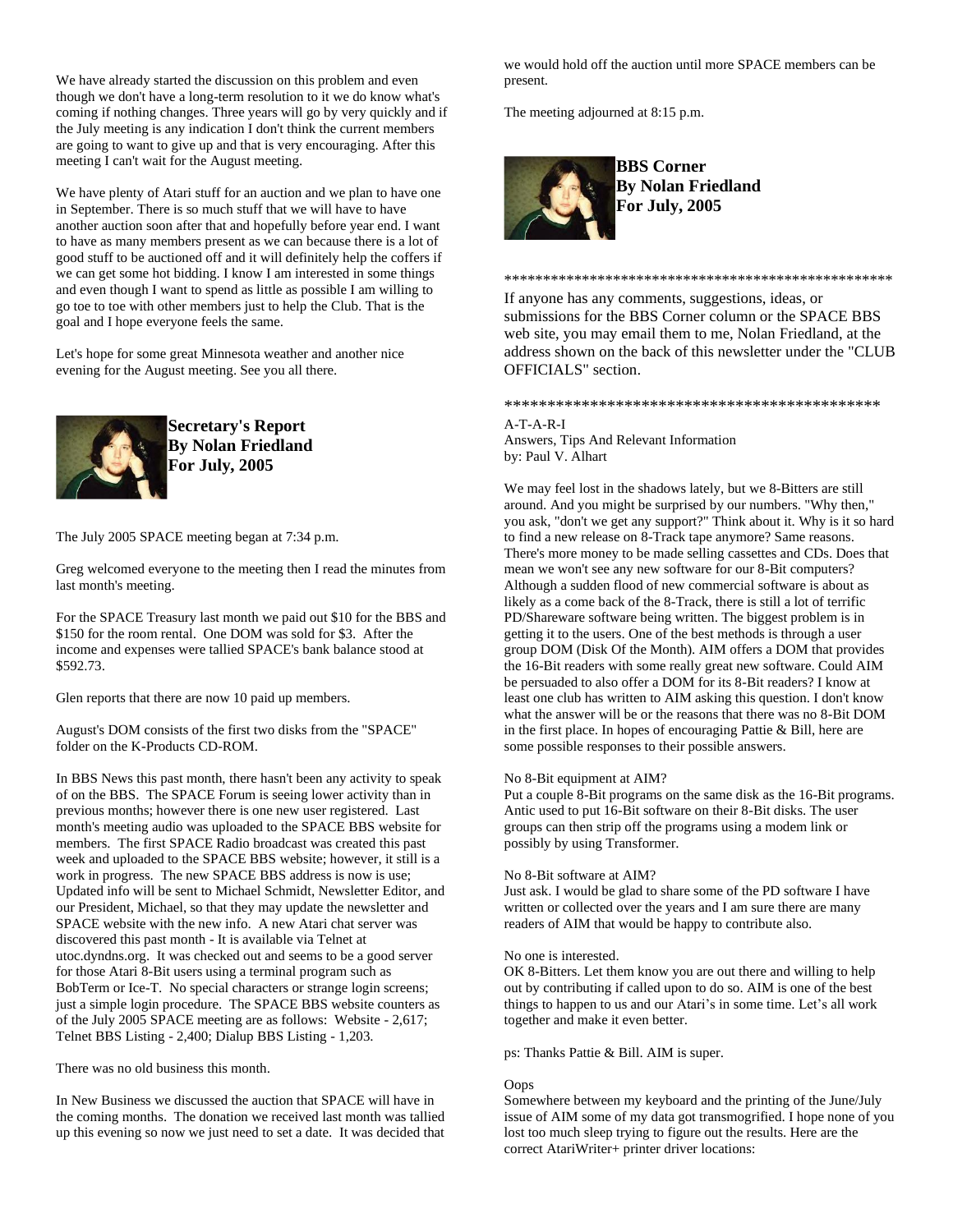| Sector | Byte | Selection         | Use                   |
|--------|------|-------------------|-----------------------|
| 113    | 7C   |                   | Not used for printing |
| 114    | 1E   | A:                | 825                   |
| 114    | 54   | B:                | 1025                  |
| 114    | 78   | $\mathbb{C}$ :    | 1027                  |
| 1E1    | 1A   | E:                | $FX-80$               |
| 1E2    | 09   | I:                | $IDS-480$             |
| 1E2    | 58   | J:                | JUNKI                 |
| 1E3    | 0D   | <return></return> | Blank                 |
| 1E3    | 2B   | D:                | 1020                  |
| 1E3    | 47   | Е:                | 1029                  |
| 1E3    | 6B   | F:                | XMM-801               |
| 1EF    | 4C   | G:                | $XDM-121$             |

#### \*\*\*\*\*\*\*\*\*\*\*\*\*\*\*\*\*\*\*\*\*\*\*\*\*\*\*\*\*\*\*\*\*\*\*\*\*\*\*\*\*\*\*\*\*\*

From: Michael Current [hunmanik@earthlink.net] Sent: Saturday, July 23, 2005 9:14 AM Subject: ST>new falcon game: H2O

--Date: Sun, 26 Jun 2005 16:15:56 -0700

Finally a new Falcon game to enjoy, the super demo-crew EKO has released their long awaited H2O game. It's a bit similar to Lemmings in the way puzzles are solved.

http://eko.planet-d.net/

[This news item courtesy of Atari.org - [http://www.atari.org\]](http://www.atari.org/)

\*\*\*\*\*\*\*\*\*\*\*\*\*\*\*\*\*\*\*\*\*\*\*\*\*\*\*\*\*\*\*\*\*\*\*\*\*\*\*\*\*\*\*\*\*\*

From: Michael Current [hunmanik@earthlink.net] Sent: Friday, July 29, 2005 8:58 PM Subject: New book about the Battle between Commodore and Atari

--From: Variant Press --Date: Fri, 22 Jul 2005 19:27:12 -0700

New book about the Battle between Commodore and Atari

Find out more about the battle between Atari and Commodore in a new book, "The Spectacular Rise and Fall of Commodore". Learn how former Atari 2600/Atari 800 engineer Jay Miner developed the Amiga computer, and how Atari almost purchased Amiga. Find out how the Atari ST was partially designed by Commodore engineers while they were still at Commodore. Atari founder Nolan Bushnell even joined with Commodore to launch the Commodore CDTV, a precursor to the modern DVD player.

The Spectacular Rise and Fall of Commodore is a detailed history of the company behind the best selling computer system of all time, the Commodore 64. This book was almost two years in the making, using over 44 hours of interviews with Commodore engineers and managers.

Title: The Spectacular Rise and Fall of Commodore: The Inside Story Pages: 624 Size: 6 x 9 inches ISBN 0-9738649-0-7 August 2005

To read more about The Spectacular Rise and Fall of Commodore, please visit:

# [www.commodorebook.com](http://www.commodorebook.com/)

\*\*\*\*\*\*\*\*\*\*\*\*\*\*\*\*\*\*\*\*\*\*\*\*\*\*\*\*\*\*\*\*\*\*\*\*\*\*\*\*\*\*\*\*\*\*

From: Michael Current [hunmanik@earthlink.net] Sent: Saturday, July 23, 2005 9:13 AM Subject: ST>Yet Another Eureka Release!

--Date: Sun, 03 Jul 2005 16:34:54 -0700

François LE COAT has announced:

"Eureka" is updated and released on its WEB page. It is a"2D Graph Describer and 3D Modeller". You'll fetch it at :

<http://eureka.atari.org/eurka507.zip> That is the Complete Common Edition

<http://eureka.atari.org/eurka020.zip> Is the Complete 68020 Edition

<http://eureka.atari.org/eurkafpu.zip> Is the Limited FPU Edition

<http://eureka.atari.org/eurklite.zip> Is the Lite Edition, working on early ST with 720kb floppy

[http://eureka.atari.org/lib\\_dgem.zip](http://eureka.atari.org/lib_dgem.zip) Are Dynamic Libraries Extensions for Eureka

<http://eureka.atari.org/tiny045.zip> Is the OpenGL Extension (requires previous package)

The main novelty of this release is the add of 43 3D FMU shapes coming from the K3DSurf software from Abderrahman Taha.

http://eureka.atari.org/

[This news item courtesy of Atari.org - [http://www.atari.org\]](http://www.atari.org/)

\*\*\*\*\*\*\*\*\*\*\*\*\*\*\*\*\*\*\*\*\*\*\*\*\*\*\*\*\*\*\*\*\*\*\*\*\*\*\*\*\*\*\*\*\*\*

From: Michael Current [hunmanik@earthlink.net] Sent: Saturday, July 23, 2005 9:12 AM Subject: Atari++ 1.42 stable

--From: Thomas Richter --Date: 4 Jul 2005 11:03:17 GMT

Hi folks,

A new release of the Atari++ emulator for Linux and Win32 is available for download at its home page:

http://www.math.tu-berlin.de/~thor/atari++/

This makes again a new stable release (it's been time; the old stable was rather outdated).

So what's new this time:

- Fixed race condition when switching the resolution, could cause crashes.
- Fixed Antic CHARBASE switches, did not keep care
- of horizontal scrolling correctly.
- Fixed leaking key presses from the GUI to the core.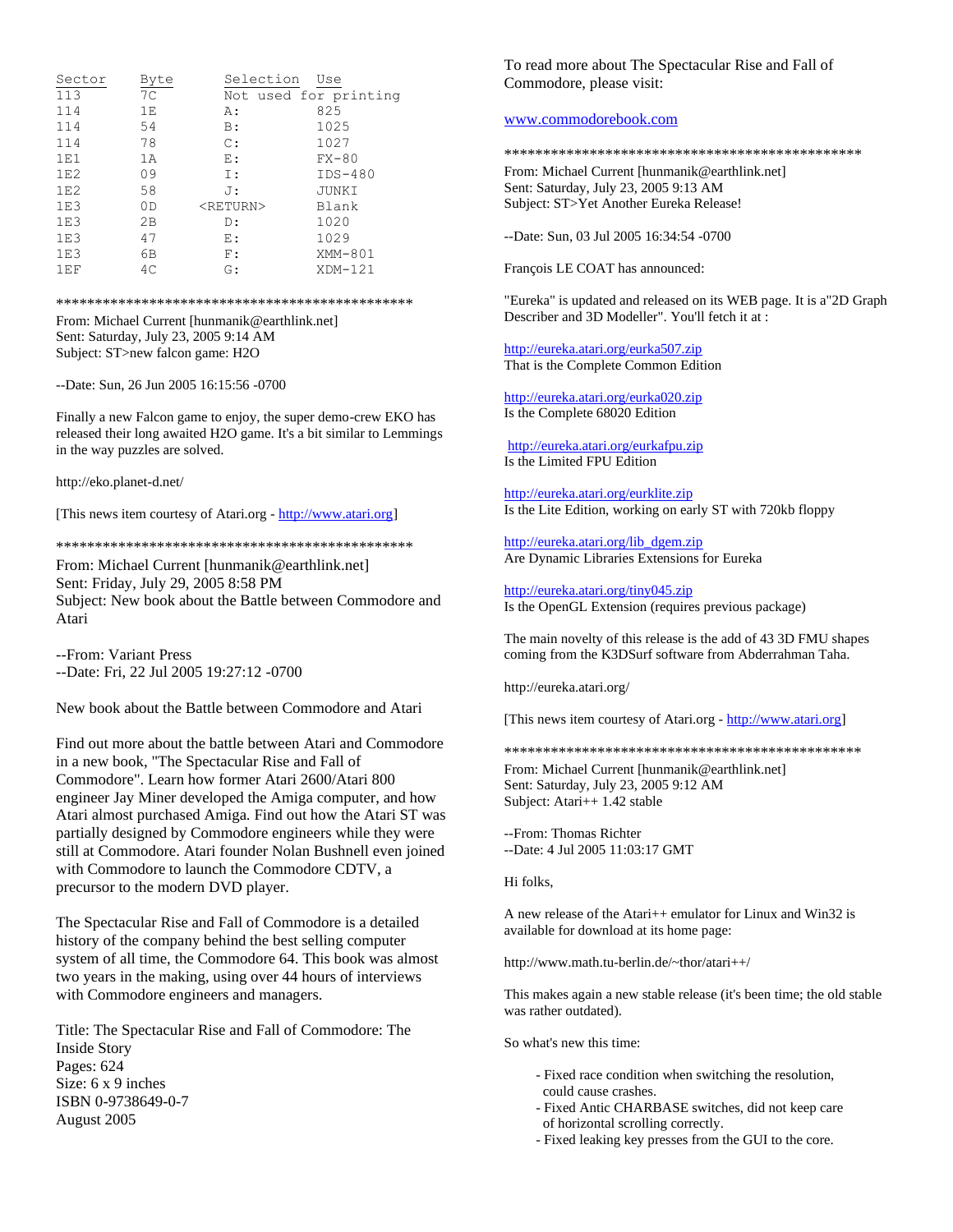- Fixed PIA Port A handling, Port A input is non buffered.
- Fixed Monitor backspace key on some broken ncurses implementations.
- Added "graphical" single-step trace command for the monitor.
- History of the monitor is now a tad smarter and buffers un-finished lines.
- Fixed "dummy writes" for INC and DEC commands.
- Fixed player horizontal split, did erraneously remove the old player.
- Fixed timing of the pokey timers, should be more precise now.
- Fixed XIO for serial baud generator, argument zero leaves baud rate alone.
- Fixed serial input counter for concurrent mode
- Fixed state parser, is now less sensitive to CF/LF vs. LF confusion.

I especially want to thank Don Fanning and Sebastian Pachuta for their time reporting a couple of bugs in the 1.41 release. I hope they're more or less fixed in the 1.42 by now. Thanks, folks!

So long, Thomas

\*\*\*\*\*\*\*\*\*\*\*\*\*\*\*\*\*\*\*\*\*\*\*\*\*\*\*\*\*\*\*\*\*\*\*\*\*\*\*\*\*\*\*\*\*\*

From: Michael Current [hunmanik@earthlink.net] Sent: Saturday, July 23, 2005 9:01 AM Subject: AtariArchives.org user-supported project

--Date: Fri, 8 Jul 2005 17:12:49 -0400

We're trying something new that will hopefully mean we can make more great material available much more quickly: user contributions with a specific goal in mind.

Here's how it works: You can make a contribution with PayPal for a specific project at AtariArchives. If the target amount is reached, we'll be able to outsource the OCR/HTML work to get material online quickly. If not, you get your contribution back in full.

Our first user-supported project: Of the 30+ books available at AtariArchives.org, one of the most popular is Computer Animation Primer by David Fox and Mitchell Waite. However, that book is currently available only with full-page images. If successful, this fundraiser will allow us to make the full text available. This would be much more useful, searchable, and easier to read. Users will be able to copy and paste excerpts for reports, etc.

Want to make it happen? Contribute \$8 or more at https://www.fundable.org/groupactions/computeranimationprimer

Thanks Kevin

\*\*\*\*\*\*\*\*\*\*\*\*\*\*\*\*\*\*\*\*\*\*\*\*\*\*\*\*\*\*\*\*\*\*\*\*\*\*\*\*\*\*\*\*\*\*

From: Michael Current [hunmanik@earthlink.net] Sent: Saturday, July 23, 2005 9:16 AM Subject: ST>Fading twilight - excerpt 9

--Date: Sun, 17 Jul 2005 22:51:45 -0700

Nils Feske has announced:

The Atari music archive "Fading-Twilight" has been updated with the release of Excerpt #9. This one features again a big load of Atari related music by numerous authors, which are partly very exotic this

time. The archive is handled by LotekStyle/.tSCc. and can be downloaded on Atari.org server.

URL: http://fading-twilight.atari.org/

[This news item courtesy of Atari.org - http://www.atari.org]

\*\*\*\*\*\*\*\*\*\*\*\*\*\*\*\*\*\*\*\*\*\*\*\*\*\*\*\*\*\*\*\*\*\*\*\*\*\*\*\*\*\*\*\*\*\*

From: Michael Current [hunmanik@earthlink.net] Sent: Saturday, July 23, 2005 9:16 AM Subject: ST>MagicMac X updated

--Date: Sun, 17 Jul 2005 22:51:08 -0700

Nils Feske has announced:

The MacOS version of the commercial multitasking OS Magic called "MagiC Mac" has been updated to version 1.2. You can download the new version on the website of the software house ASH.

URL: http://www.application-systems.de/magicmacx/

[This news item courtesy of Atari.org - http://www.atari.org]

\*\*\*\*\*\*\*\*\*\*\*\*\*\*\*\*\*\*\*\*\*\*\*\*\*\*\*\*\*\*\*\*\*\*\*\*\*\*\*\*\*\*\*\*\*\*

From: Michael Current [hunmanik@earthlink.net] Sent: Saturday, July 23, 2005 9:22 AM

# Subject: ATARI AND ACTIVISION INK LICENSING AGREEMENT FOR ATARI(R) FLASHBACK 2

NEW YORK, July 12 -- Atari, Inc. (Nasdaq: ATAR) announced today that it has signed a licensing agreement with Activision, Inc. (Nasdaq: ATVI) to include two of their classic video game hits, Pitfall! ® and River Raid® in Atari's forthcoming Atari® Flashback 2. Celebrating the 30th anniversary of Atari's first home game console, PONG, Atari Flashback 2 features more than 40 classic games, including arcade classics, previously unreleased titles from the Atari vault and rare homebrew games created by fans and supporters of Atari's early console models.

The follow-up to the holiday 2004 hit, Atari® Flashback Classic Game Console, which shipped more than 550,000 units to retail, Atari Flashback 2 is modeled after the pioneering Atari 2600 console and features the same wood grain paneling that inspired a generation. The Atari Flashback 2 includes two classic joysticks for multi-player competition, and vintage controls. The plug-and-play system requires no batteries and fits into the A/V jacks of any standard television set.

"The release of the Atari Flashback 2 is perfectly timed to celebrate the 30th anniversary of Atari's first home game console, PONG and with the addition of Activision's two legendary games, Pitfall! and River Raid joining the lineup, Atari Flashback 2 is poised to become the definitive retro-gaming experience available," said Wim Stocks, Executive Vice President, Sales, Marketing, Licensing and Distribution for Atari. "Moving forward, we hope to license additional best-selling classics from other publishers for inclusion on future Atari Flashback products."

Pitfall! was released in 1982 and went on to become one of the all time favorite video games with its unique side-scrolling platform game play and remarkable visual effects, while River Raid places gamers in the cockpit of a jet where they must compete against an ever-dwindling fuel supply in a race to hit targets and pick up fuel.

The Atari Flashback 2 game line-up includes more than 40 games spanning a variety of 8-bit genres. In addition to home arcade classics such as Missile Command(TM), Combat(TM) and Asteroids(TM), the system features innovative new games from self-taught "homebrew" developers -- a dedicated fan base of the 8-bit